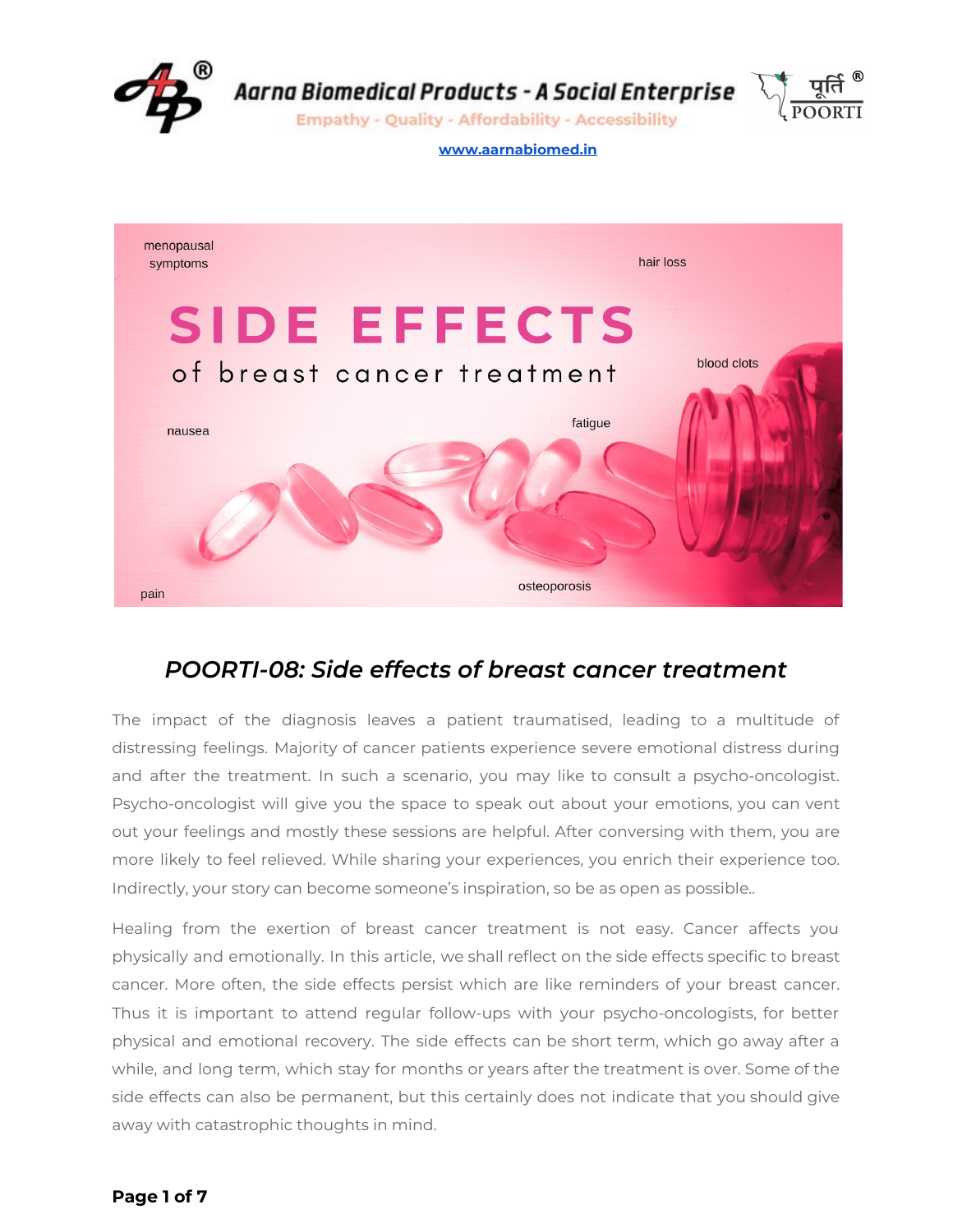

# **There is always hope. There is always something to do.**

Healing from the breast cancer treatment is not easy,it is rather long, painful and demands perseverance. If you feel that you need help, feel free to resort to credible breast cancer care groups for sharing your story. Sharing the pain often reduces it.

If you have lost your partner or a close relative to breast cancer, you can share the story of your journey as a caregiver also.



**Extreme fatigue** 



Loss of hair from head and armpits



Pain in breast area

## **SIDE EFFECTS OF CHEMOTHERAPY:**

Before we discuss about the side effects, it is worth mentioning here that the side effects vary from person to person. No two people having the same medication may have the same feelings. Prior to the treatment, make sure your oncologist's contact is handy with you so that you can report any uneasiness immediately to him/her.

## **● EFFECTS ON BLOOD**

Chemotherapy affects the ability of bone marrow to produce white blood corpuscles necessary for fighting infections. During chemotherapy, there will be regular blood tests done to ensure that your bone marrow is producing ample white blood corpuscles. If the number of WBC is too low (neutropenia), the next chemotherapy session may be delayed or the dose reduced.

Anaemia is another side effect that might appear. A blood transfusion may be required in order to replenish the red blood cells. In the interim, you may feel dizzy or breathless due to low red blood corpuscles count.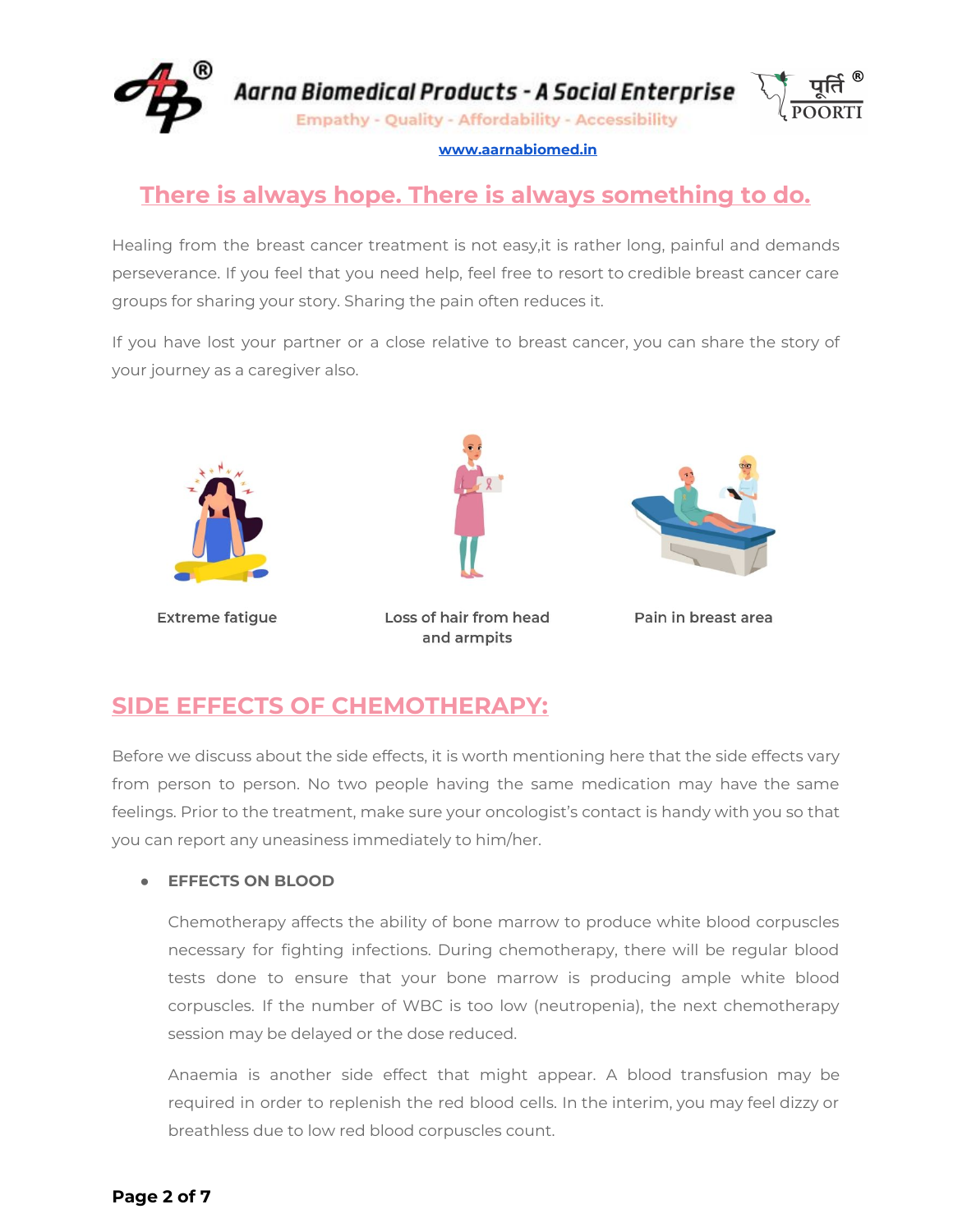

Aarna Biomedical Products - A Social Enterprise

**Empathy - Quality - Affordability - Accessibility** 

#### **[www.aarnabiomed.in](http://www.aarnabiomed.in/)**

You may take necessary safety precautions like maintaining proper hygiene, avoiding contact with persons suffering from infectious diseases, taking regular meals at proper intervals etc. to reduce the risk of any infection happening to you.

## **● HAIR LOSS**

Chemotherapy is often followed by permanent hair thinning or hair loss. This happens due to damage to healthy cells that have been done during the treatment. You may choose to use a scarf or a hair wig. Please take protection from the Sun and cold during this time.

Hair loss is often the most distressing side effect of cancer, as it kind of labels a cancer patient and is like a constant reminder of having undergone chemotherapy. During this time, you may like to speak to different breast cancer support groups, a psycho oncologist, or other survivors. Maintaining a healthy lifestyle with proper meals would help in hair regrowth, although there is evidence of permanent hair loss after chemotherapy.

Your partner can also be your emotional support during these difficult times when your usual looks undergo a change, difficult to adapt to.

## **● EFFECTS ON SKIN**

Some chemotherapy drugs make the skin more sensitive, prone to allergies or rashes. The appearance of nails might also change. They can lose color and become more brittle. Keep your skin and nails well moisturized, to avoid irritation.

Avoid exposure to the Sun, and cover yourself nicely if at all you need to go out.

## **● PAIN IN THE CHEST OR BREAST AREA**

Twinges, aches or sharp pain in an around your breast area may occur after radiotherapy. Although these are usually mild, these may continue for years after the treatment is done.

## **● LYMPHOEDEMA**

This causes areas around the arm and chest area to swell due to build up of lymph fluids of the body. This happens when the lymphatic system of the body, especially around the breast area, has been surgically intervened during the treatment.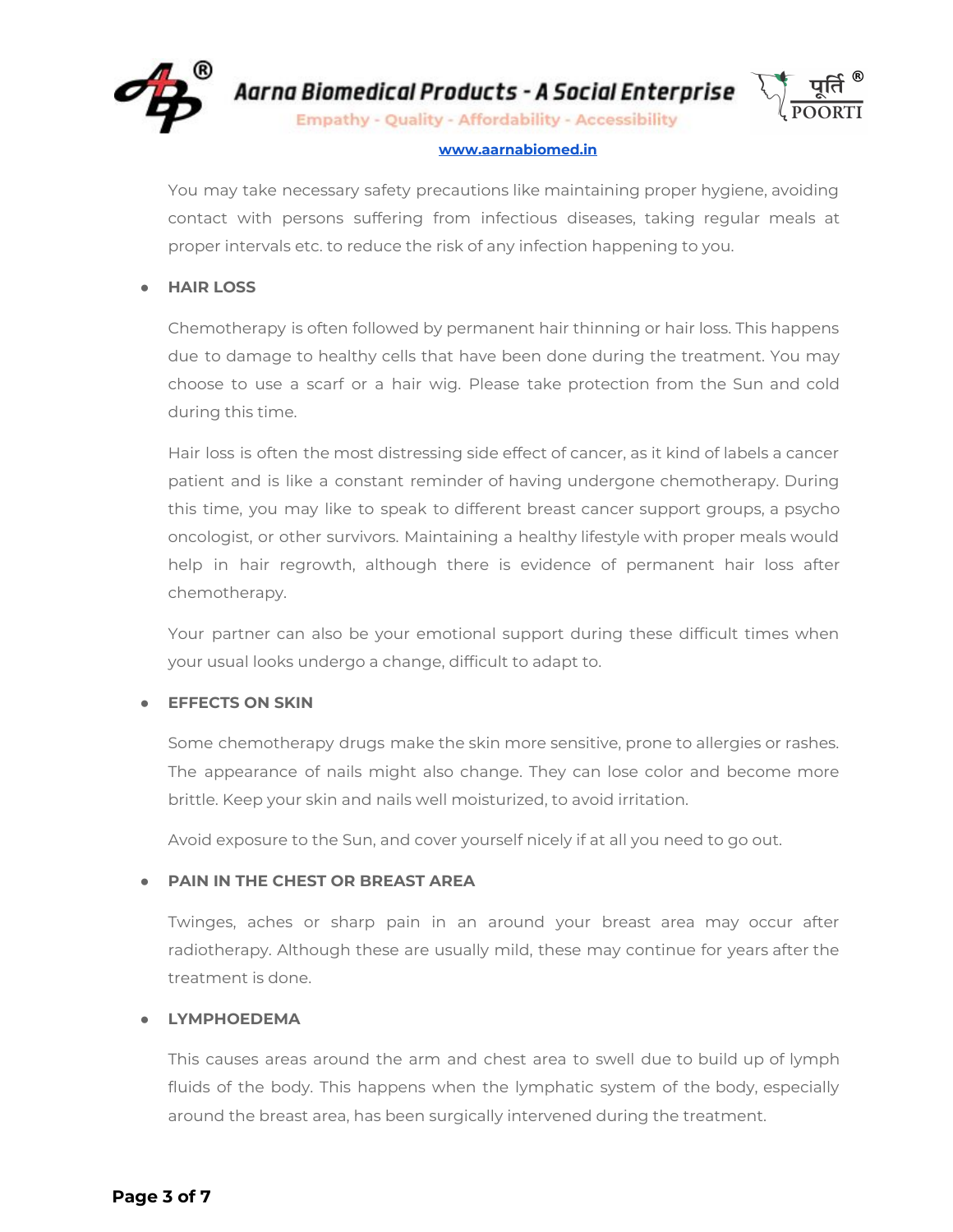

Aarna Biomedical Products - A Social Enterprise

**Empathy - Quality - Affordability - Accessibility** 

#### **[www.aarnabiomed.in](http://www.aarnabiomed.in/)**

Lymphoedema is a long term condition, and is unlikely to go away easily in some cases, therefore dealing with it patiently is the best solution.

## **● PALMAR PLANTAR SYNDROME (Often called the hand foot syndrome)**

Common symptoms include burning sensations, redness, blisters, swelling, itching or rashes. Severe symptoms may also appear like nails being removed from nail beds, ulcers, difficulty in walking and severe pain.

Depending on the drug dose that has been given, the symptoms vary. To reduce the severity and discomfort, you should inform your chemotherapist at the slightest onset of any of these symptoms. You may be given a follow-up medication for this.

## **● PERIPHERAL NEUROPATHY**

Peripheral neuropathy happens when nerves, most commonly in the fingers and toes, are damaged. Since these are long nerves, they are more prone to damage. This is mainly caused by breast cancer treatment.

Common symptoms include pain, increased sensitivity, difficulty in doing tasks that require quick movement of fingers or toes and numbness. Inform your therapist right away if you experience any of these symptoms.

The symptoms would be reduced slowly after the medication is withdrawn.

## **● NAUSEA AND VOMITING**

Usually easily controllable, nausea and vomiting are experienced by patients undergoing chemotherapy. The intensity and frequency depend on the type of drug that has been taken. You would be given medication to relieve you from nausea. If you still have severe dehydration (can be diarrhoea or vomiting), inform your therapist immediately.

Nausea can start immediately after chemotherapy and last for several days after treatment has been completed. Keep yourself well hydrated during this time. Other digestion problems like heartburn can also occur rarely.

## ● **MOUTH AND DENTAL PROBLEMS**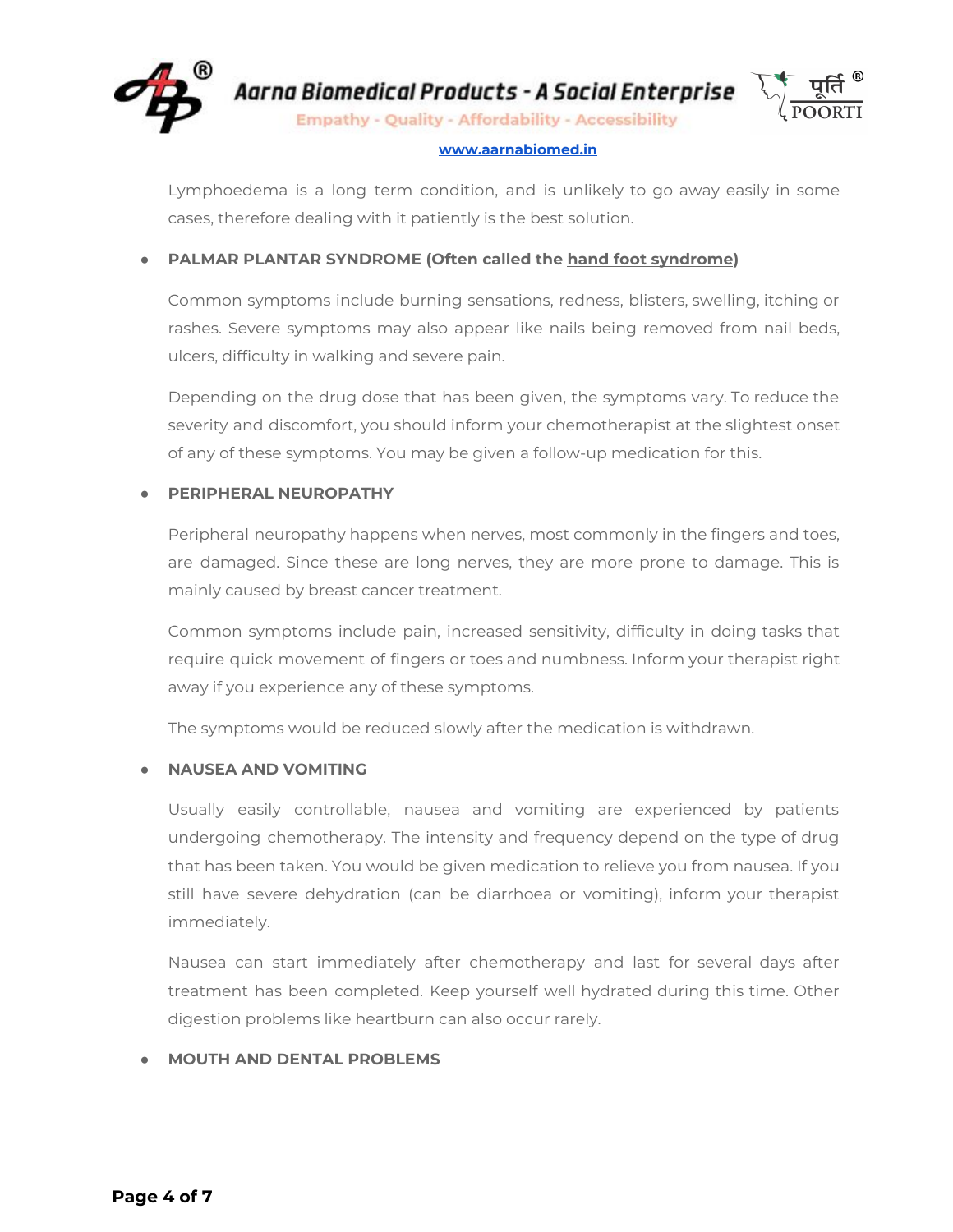

Chemotherapy can cause sore mouth and ulcers, bleeding gums and dry mouth. Your sense of taste may also change during this time. The regular food might feel very bland, but it generally returns to normal after the medication is over.

## ● **CHEMO BRAIN OR CHEMO FOG**

Chemotherapy can affect your ability to concentrate on something. This is called cognitive impairment. It leads to a person becoming forgetful and less organised.

The easy way to cope up with this is to keep a diary of reminders handy. Make a schedule of all your medications so that you do not miss any doses. You may also try meditation to calm yourself, and spend some time with puzzles or word games to keep your mind "busy". These activities would help you overcome the chemo fog.

## ● **MENOPAUSAL SYMPTOMS**

Chemotherapy and hormone therapy affect the ovaries, which produce oestrogen.

.The menstrual cycle may become irregular. You may experience hot flushes, sweats and frequent mood swings along with vaginal dryness. Your breast cancer care nurse can help you if you develop these symptoms.

Since your sex hormone levels can be affected, your chances of becoming pregnant also get affected at the same time. If you are planning to have a child, you may like to consult a fertility clinic and take proper medications.

Chemotherapy can cause infertility in pre-menopausal women.

## **● BLOOD CLOTS**

If breast cancer has reached the secondary level, there are high chances of having blood clots in the body. If you experience pain, swelling, redness or tenderness, shortness of breath and cough, report the same to your therapist immediately.

Blood clots are usually treated with coagulants, which shall be prescribed thereafter.

## **● BREAST CANCER AND OSTEOPOROSIS**

Breast cancer treatments like chemotherapy and radiotherapy can reduce bone density. This can increase the chances of your bone getting fractured. You would ideally undergo a DEXA (dual energy x-ray absorptiometry) scan test to determine if there are chances of osteoporosis.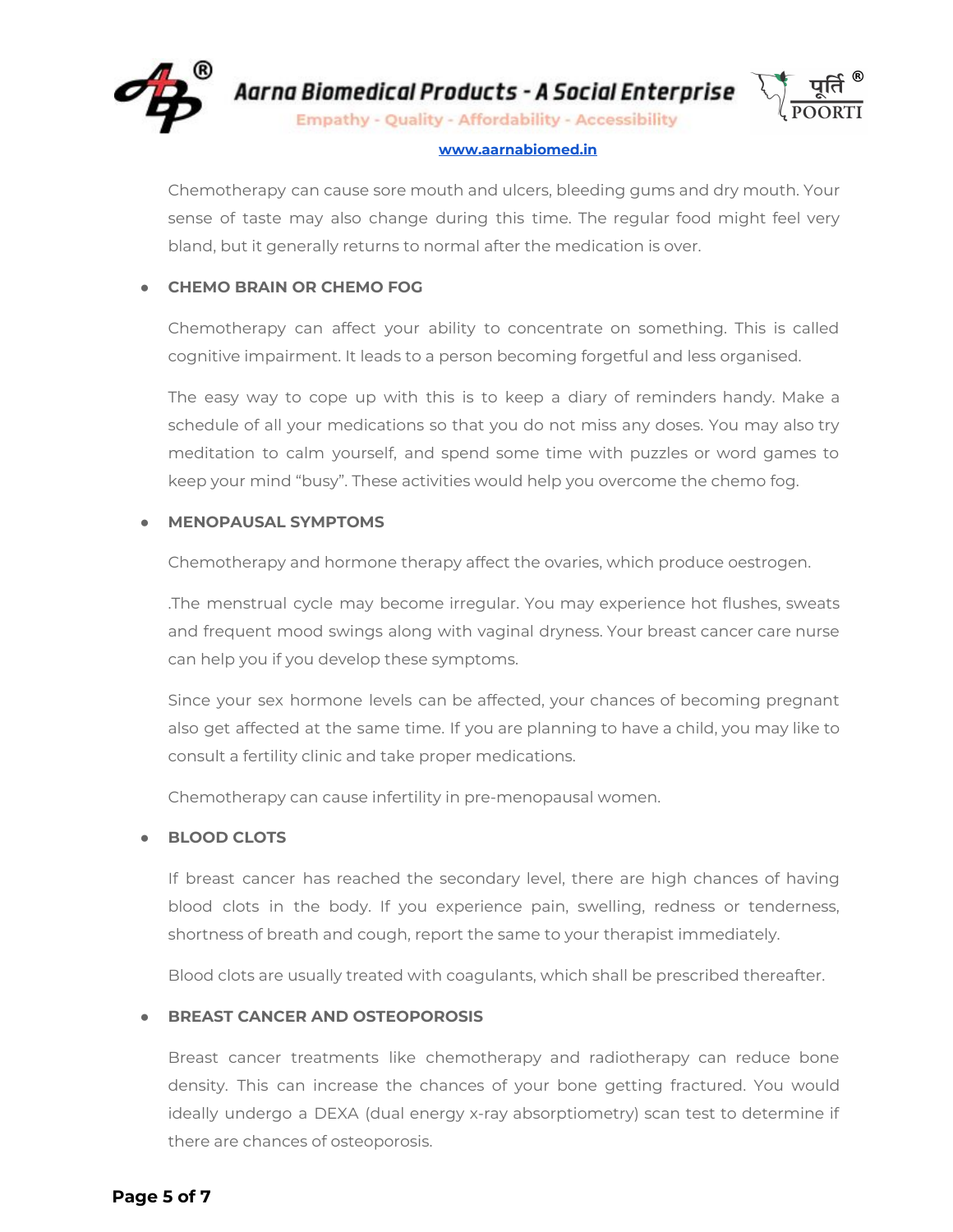

# **COPING UP WITH THE SIDE EFFECTS:**



**Regular Exercise:** Light physical activities like yoga or a small walk with your pet is proven to reduce swelling, fatigue and depression.

Physiotherapists play an important role in post surgical manual therapy. They shall use skilled hands on treatment to the joints, muscles and scar which reduces restricted range of motion, pain and swelling. You would be doing gentle stretches in order to improve your mobility.

Physiotherapists also help in emotional rehabilitation. They are mostly great listeners with whom you can share your pain, both physical and emotional. More often, they also have a lot of stories to share.